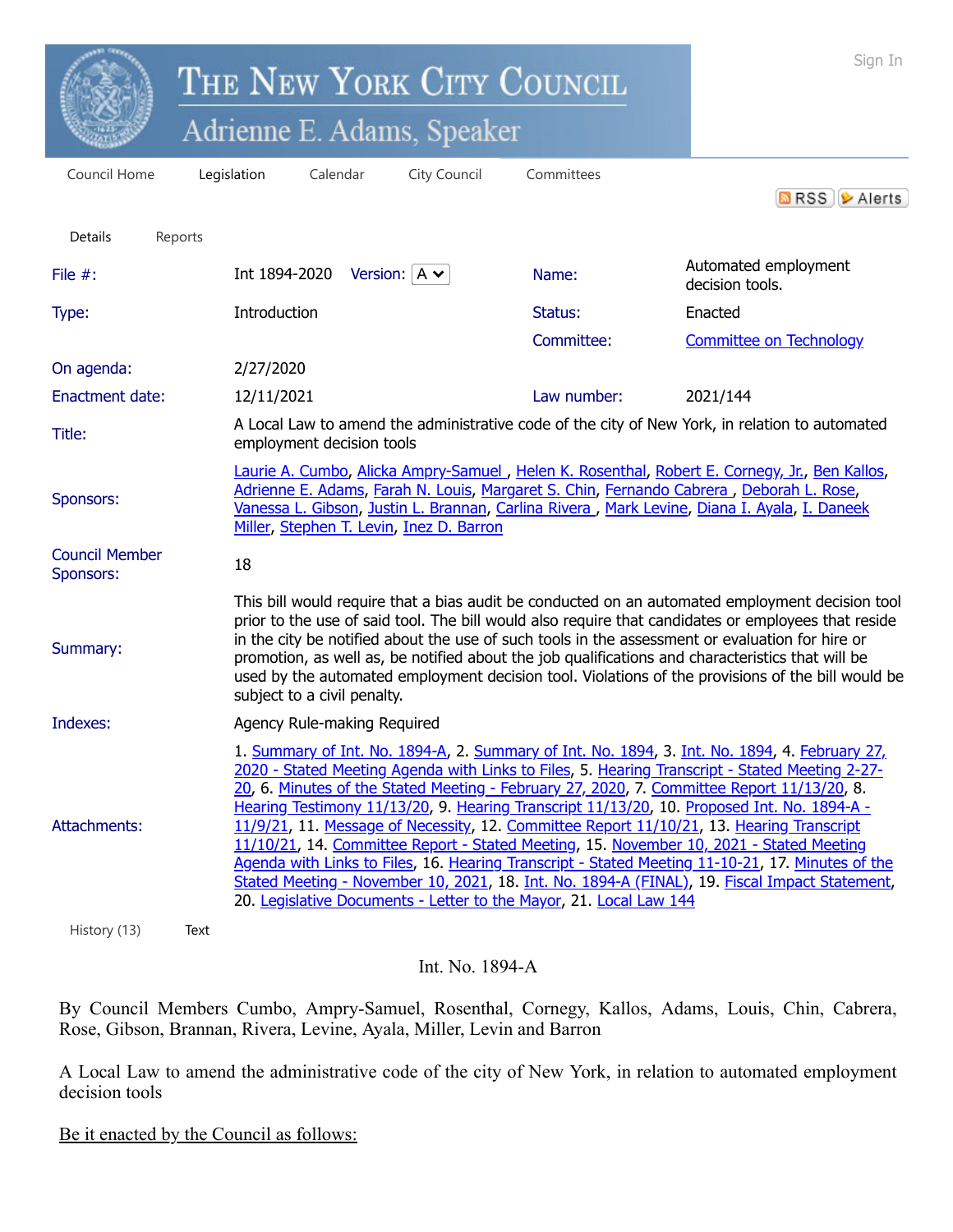Section 1. Chapter 5 of title 20 of the administrative code of the city of New York is amended by adding a new subchapter 25 to read as follows:

## Subchapter 25

## Automated Employment Decision Tools

§ 20-870 Definitions. For the purposes of this subchapter, the following terms have the following meanings:

Automated employment decision tool. The term "automated employment decision tool" means any computational process, derived from machine learning, statistical modeling, data analytics, or artificial intelligence, that issues simplified output, including a score, classification, or recommendation, that is used to substantially assist or replace discretionary decision making for making employment decisions that impact natural persons. The term "automated employment decision tool" does not include a tool that does not automate, support, substantially assist or replace discretionary decision-making processes and that does not materially impact natural persons, including, but not limited to, a junk email filter, firewall, antivirus software, calculator, spreadsheet, database, data set, or other compilation of data.

Bias audit. The term "bias audit" means an impartial evaluation by an independent auditor. Such bias audit shall include but not be limited to the testing of an automated employment decision tool to assess the tool's disparate impact on persons of any component 1 category required to be reported by employers pursuant to subsection (c) of section 2000e-8 of title 42 of the United States code as specified in part 1602.7 of title 29 of the code of federal regulations.

Employment decision. The term "employment decision" means to screen candidates for employment or employees for promotion within the city.

§ 20-871 Requirements for automated employment decision tools. a. In the city, it shall be unlawful for an employer or an employment agency to use an automated employment decision tool to screen a candidate or employee for an employment decision unless:

1. Such tool has been the subject of a bias audit conducted no more than one year prior to the use of such tool; and

2. A summary of the results of the most recent bias audit of such tool as well as the distribution date of the tool to which such audit applies has been made publicly available on the website of the employer or employment agency prior to the use of such tool.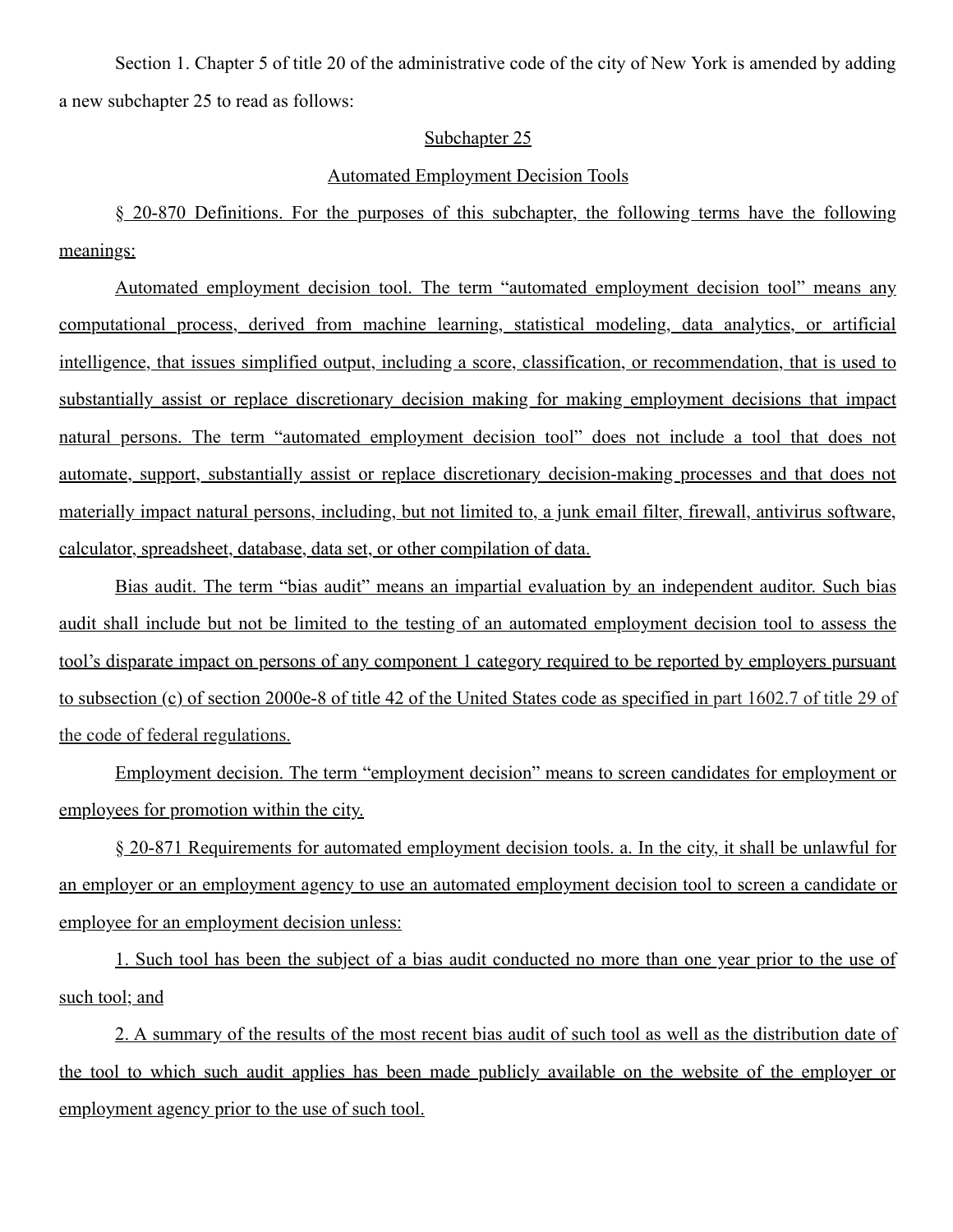b. Notices required. In the city, any employer or employment agency that uses an automated employment decision tool to screen an employee or a candidate who has applied for a position for an employment decision shall notify each such employee or candidate who resides in the city of the following:

1. That an automated employment decision tool will be used in connection with the assessment or evaluation of such employee or candidate that resides in the city. Such notice shall be made no less than ten business days before such use and allow a candidate to request an alternative selection process or accommodation;

2. The job qualifications and characteristics that such automated employment decision tool will use in the assessment of such candidate or employee. Such notice shall be made no less than 10 business days before such use; and

3. If not disclosed on the employer or employment agency's website, information about the type of data collected for the automated employment decision tool, the source of such data and the employer or employment agency's data retention policy shall be available upon written request by a candidate or employee. Such information shall be provided within 30 days of the written request. Information pursuant to this section shall not be disclosed where such disclosure would violate local, state, or federal law, or interfere with a law enforcement investigation.

§ 20-872 Penalties. a. Any person that violates any provision of this subchapter or any rule promulgated pursuant to this subchapter is liable for a civil penalty of not more than \$500 for a first violation and each additional violation occurring on the same day as the first violation, and not less than \$500 nor more than \$1,500 for each subsequent violation.

b. Each day on which an automated employment decision tool is used in violation of this section shall give rise to a separate violation of subdivision a of section 20-871.

c. Failure to provide any notice to a candidate or an employee in violation of paragraphs 1, 2 or 3 of subdivision b of section 20-871 shall constitute a separate violation.

d. A proceeding to recover any civil penalty authorized by this subchapter is returnable to any tribunal established within the office of administrative trials and hearings or within any agency of the city designated to conduct such proceedings.

§ 20-873 Enforcement. The corporation counsel or such other persons designated by the corporation counsel on behalf of the department may initiate in any court of competent jurisdiction any action or